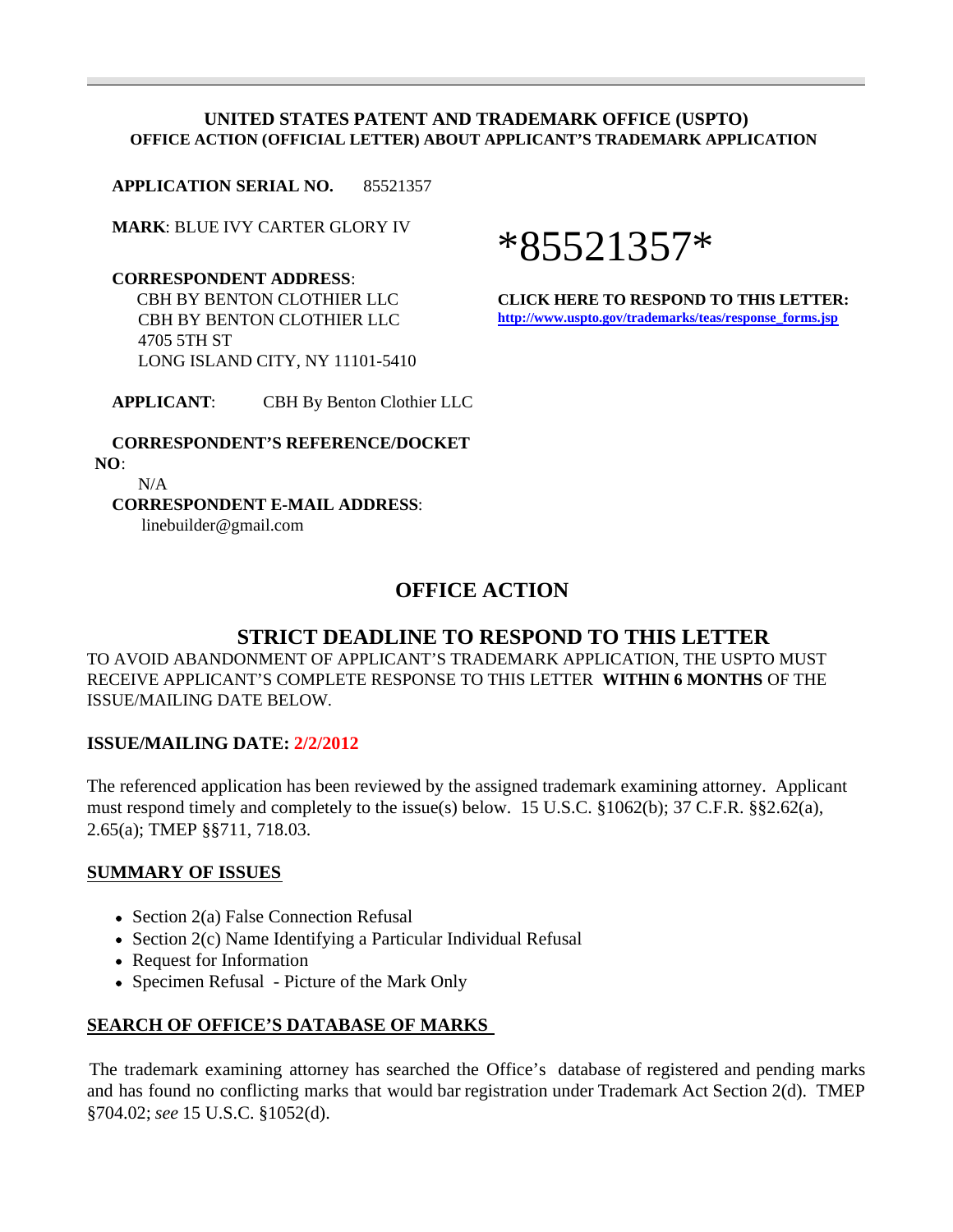## **SECTION 2(a) FALSE CONNECTION – REFUSAL**

Registration is refused because the applied-for mark consists of or includes matter which may falsely suggest a connection with BLUE IVY CARTER. Although BLUE IVY CARTER is not connected with the goods provided by applicant under the applied-for mark, BLUE IVY CARTER is so famous that consumers would presume a connection. Trademark Act Section 2(a), 15 U.S.C. §1052(a); *see* TMEP §§1203.03, 1203.03(e). *See generally Univ. of Notre Dame du Lac v. J.C. Gourmet Food Imps. Co.*, 703 F.2d 1372, 217 USPQ 505 (Fed. Cir. 1983); *In re Cotter & Co.*, 228 USPQ 202 (TTAB 1985); *Buffett v. Chi-Chi's, Inc.* , 226 USPQ 428 (TTAB 1985).

The following is required for a showing of false connection under Trademark Act Section 2(a):

1) The mark sought to be registered is the same as, or a close approximation of, the name or identity previously used by another person or institution;

2) The mark would be recognized as such, in that it points uniquely and unmistakably to that person or institution;

3) The person or institution identified in the mark is not connected with the goods sold or services performed by applicant under the mark; and

4) The fame or reputation of the named person or institution is of such a nature that a connection with such person or institution would be presumed when applicant's mark is used on its goods and/or services.

*In re Peter S. Herrick, P.A.*, 91 USPQ2d 1505, 1507 (TTAB 2009); *In re MC MC S.r.l.*, 88 USPQ2d 1378, 1379 (TTAB 2008); TMEP §1203.03(e); *see also Univ. of Notre Dame du Lac v. J.C. Gourmet Food Imps. Co.*, 703 F.2d 1372, 1375-77, 217 USPQ 505, 508-10 (Fed. Cir. 1983) (providing foundational principles for the current four-part test used to determine the existence of a false connection).

Please see attached third party evidence showing BLUE IVY CARTER to be a famous infant whose parents are singer Beyoncé and rap artist Jay-Z. This evidence shows BLUE IVY CARTER is a famous individual. As Applicant's mark contains the term BLUE IVY CARTER, the fame of the individual is of such a nature consumers will see a connection between them and applicant's mark. Additionally, as the attached evidence demonstrates, the purchasing public is aware of celebrities promoting and sponsoring lines of fashion in their names. Thus there will be a presumption, though incorrect, that a line of cosmetics bearing the name BLUE IVY CARTER, is connected with the child though through the control of her parents.

Applicant should note the following additional ground for refusal.

## **SECTION 2(c) NAME IDENTIFYING A PARTICLUAR INDIVIDUAL**

Registration is refused because the applied-for mark consists of or includes a name, portrait, or signature identifying a particular living individual whose written consent to register the mark is not of record. Trademark Act Section 2(c), 15 U.S.C. §1052(c); TMEP §1206; *see, e.g.*, *In re Hoefflin*, 97 USPQ2d 1174 (TTAB 2010).

For purposes of Section 2(c), a name in a mark identifies a particular living individual if the person bearing the name will be associated with the mark as used on the goods because he or she (1) is "so well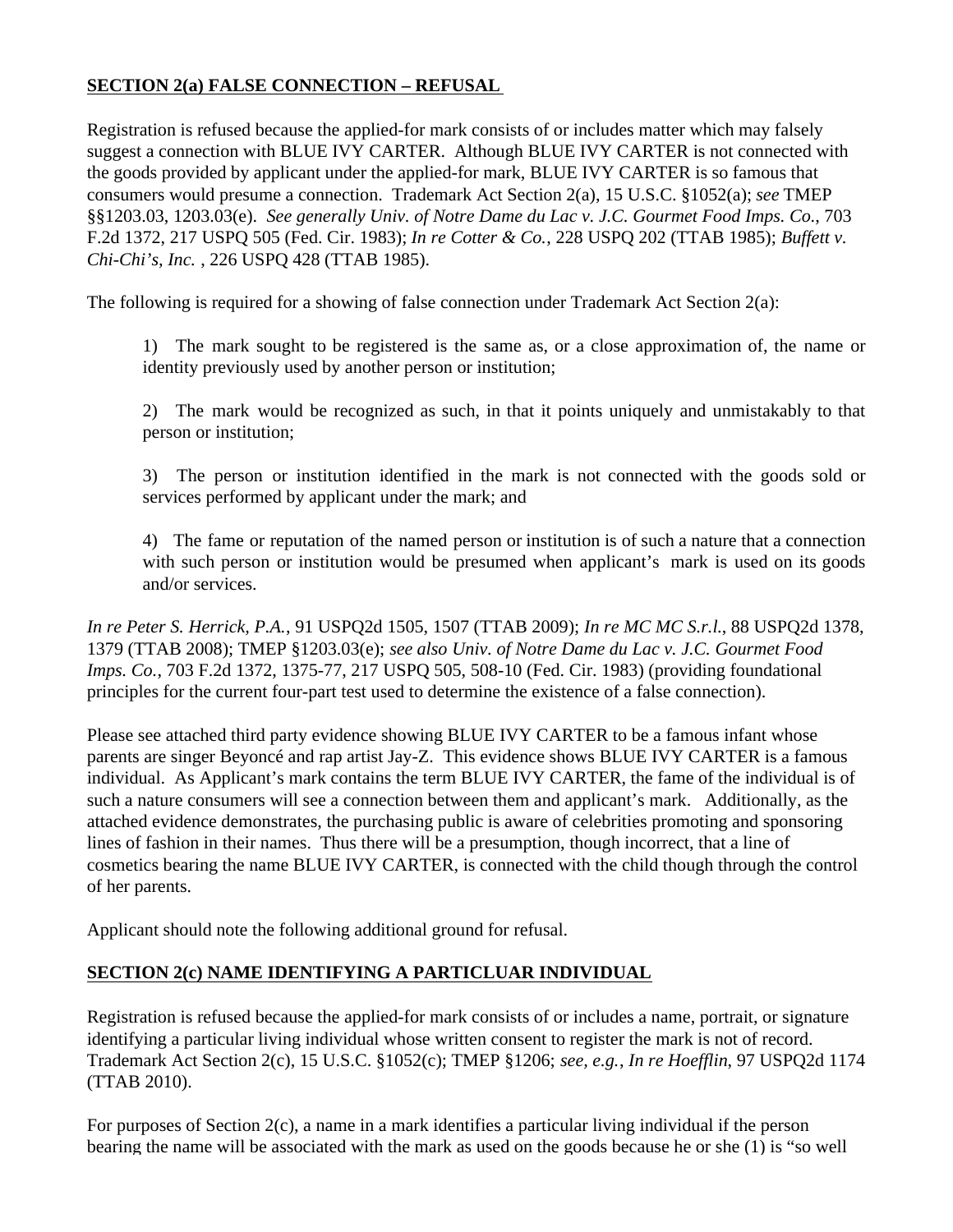known that the public would reasonably assume [a] connection" or (2) is "publicly connected with the business in which the mark is being used." *In re Hoefflin*, 97 USPQ2d 1174, 1175-76 (TTAB 2010); *see also Krause v. Krause Publ'ns, Inc.* , 76 USPQ2d 1904, 1909-10 (TTAB 2005); *In re Sauer*, 27 USPQ2d 1073, 1075 (TTAB 1994).

As stated above, BLUE IVY CARTER is a famous individual, who is so well known that the public would reasonably assume a connection. Applicant is again referred to the evidence demonstrating that the purchasing public would assume this connection exists because of the trade practice of celebrities promoting or sponsoring their own line of cosmetics.

The refusal under Section 2(c) will be withdrawn if applicant provides the following:

1) A statement that the name shown in the mark identifies **BLUE IVY CARTER**, a living individual whose consent is of record; and

2) A written consent, personally signed by the individual whose name, signature, or portrait appears in the mark, authorizing applicant to register the identifying matter as a trademark with the USPTO (e.g., "I, **BLUE IVY CARTER**, consent to the use and registration of my name as a trademark and/or service mark with the USPTO").

*See* TMEP §§813, 813.01(a), 1206.04(a).

Applicant is advised that the written consent must include a statement of the party's consent to applicant's *registration*, and not just the *use*, of the identifying matter as a trademark. *See Krause v. Krause Publ'ns, Inc.* , 76 USPQ2d 1904, 1912-13 (TTAB 2005); *In re New John Nissen Mannequins*, 227 USPQ 569, 571 (TTAB 1985); *Reed v. Bakers Eng'g & Equip. Co.* , 100 USPQ 196, 199 (PTO 1954); TMEP §1206.04(a).

The examining attorney notes BLUE IVY CARTER is a minor. If the record indicates that the person whose name or likeness appears in the mark is a minor, the question of who should sign the consent depends on state law. If the minor can validly enter into binding legal obligations, and can sue or be sued, in the state in which he or she is domiciled, then the minor may sign the consent. Otherwise, the consent should be signed by a parent or legal guardian, clearly setting forth his or her status as a parent or legal guardian. See TMEP §803.01 regarding the filing of an application in the name of a minor.

Although applicant's mark has been refused registration, applicant may respond to the refusal(s) by submitting evidence and arguments in support of registration.

If applicant chooses to respond to the refusal(s) to register, then applicant must also respond to the following requirement(s).

## **INFORMALITIES**

## **REQUEST FOR INFORMATION**

Due to the notoriety of the institution or person named in the mark, and the fact that there is no information in the application record regarding a connection with applicant, applicant must specify whether the person or institution named in the mark has any connection with applicant's goods, and if so, must describe the nature and extent of that connection. *See* 37 C.F.R. §2.61(b); TMEP §1203.03(e).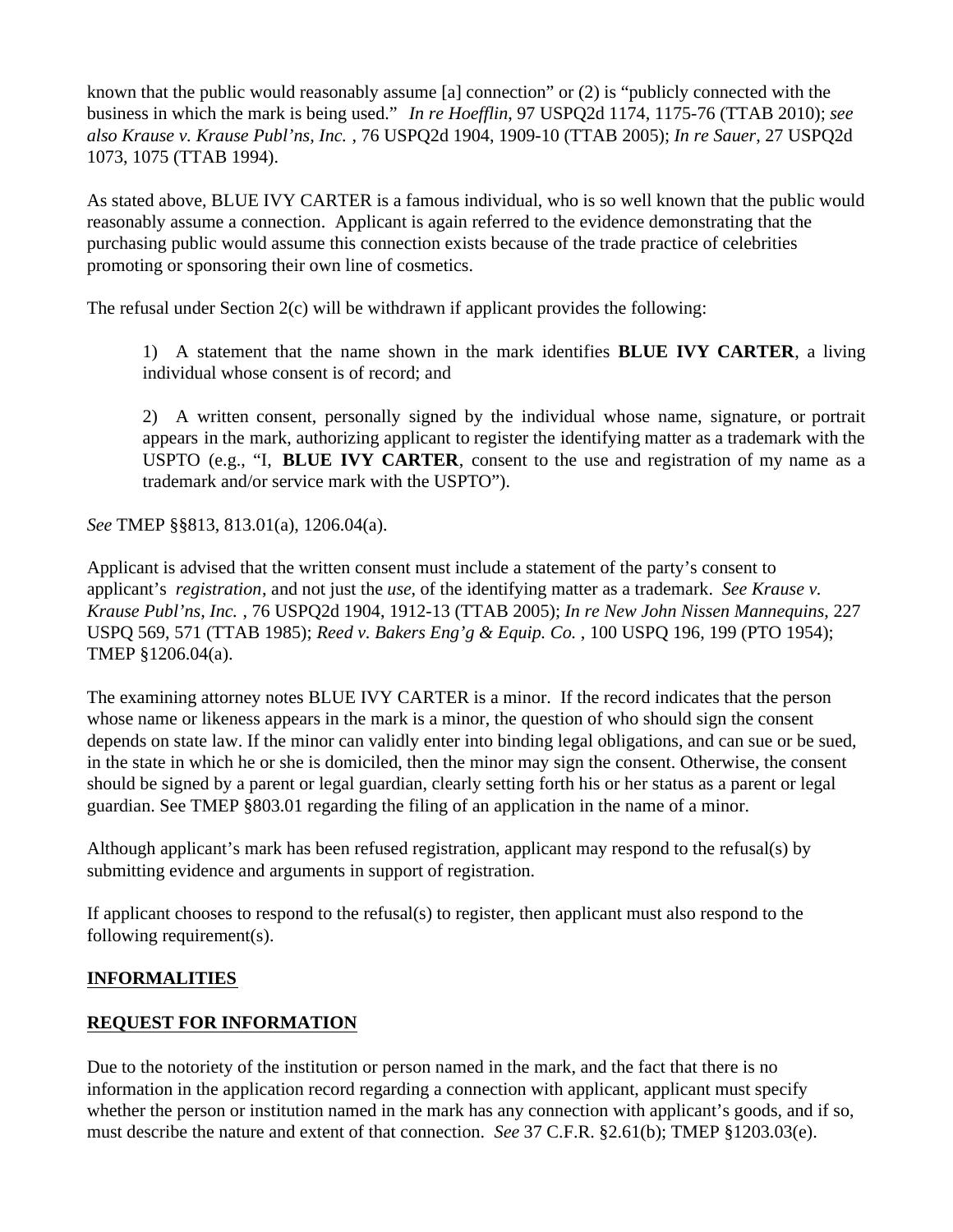Failure to respond to a request for information can be grounds for refusing registration. TMEP §814; *see In re Cheezwhse.com, Inc.*, 85 USPQ2d 1917, 1919 (TTAB 2008); *In re DTI P'ship LLP* , 67 USPQ2d 1699, 1701-02 (TTAB 2003). Merely stating that information about the goods are available on applicant's website is an inappropriate response to a request for additional information, and is insufficient to make the relevant information of record. *See In re Planalytics, Inc.*, 70 USPQ2d 1453, 1457-58 (TTAB 2004).

### **SPECIMEN REFUSAL – A PICTURE OF THE MARK ONLY**

The specimen is not acceptable because it is merely a photocopy of the drawing or a picture or rendering of the applied-for mark; it does not show the applied-for mark in actual use in commerce on the goods. *See* 37 C.F.R. §2.56(c); TMEP §904.04(a). Trademark Act Section 45 requires use of the mark "on the goods or their containers or the displays associated therewith or on the tags or labels affixed thereto." 15 U.S.C. §1127; *see* 37 C.F.R. §2.56(b)(1); TMEP §904.03.

An application based on Section 1(a) must include a specimen showing the applied-for mark in use in commerce for each class of goods. Trademark Act Sections 1 and 45, 15 U.S.C. §§1051, 1127; 37 C.F.R. §§2.34(a)(1)(iv), 2.56(a); TMEP §§904, 904.07(a).

Therefore, applicant must submit the following:

(1) A substitute specimen showing the mark in use in commerce for each class of goods specified in the application; and

(2) The following statement, verified with an affidavit or signed declaration under 37 C.F.R. §2.20: " **The substitute specimen was in use in commerce at least as early as the filing date of the application.**" 37 C.F.R. §2.59(a); TMEP §904.05; *see* 37 C.F.R. §2.193(e)(1). If submitting a substitute specimen requires an amendment to the dates of use, applicant must also verify the amended dates. 37 C.F.R. §2.71(c); TMEP §904.05.

Examples of specimens for goods are tags, labels, instruction manuals, containers, photographs that show the mark on the actual goods or packaging, or displays associated with the actual goods at their point of sale. *See* TMEP §§904.03 *et seq.*

If applicant cannot satisfy the above requirements, applicant may amend the application from a use in commerce basis under Section 1(a) to an intent to use basis under Section 1(b), for which no specimen is required. *See* TMEP §806.03(c). However, if applicant amends the basis to Section 1(b), registration will not be granted until applicant later amends the application back to use in commerce by filing an acceptable allegation of use with a proper specimen. *See* 15 U.S.C. §1051(c), (d); 37 C.F.R. §§2.76, 2.88; TMEP §1103.

To amend to Section 1(b), applicant must submit the following statement, verified with an affidavit or signed declaration under 37 C.F.R. §2.20: " **Applicant has had a bona fide intention to use the mark in commerce on or in connection with the goods listed in the application as of the filing date of the application.**" 37 C.F.R. §2.34(a)(2); TMEP §806.01(b); *see* 15 U.S.C. §1051(b); 37 C.F.R. §§2.35(b)(1),  $2.193(e)(1)$ .

Pending receipt of a proper response, registration is refused because the specimen does not show the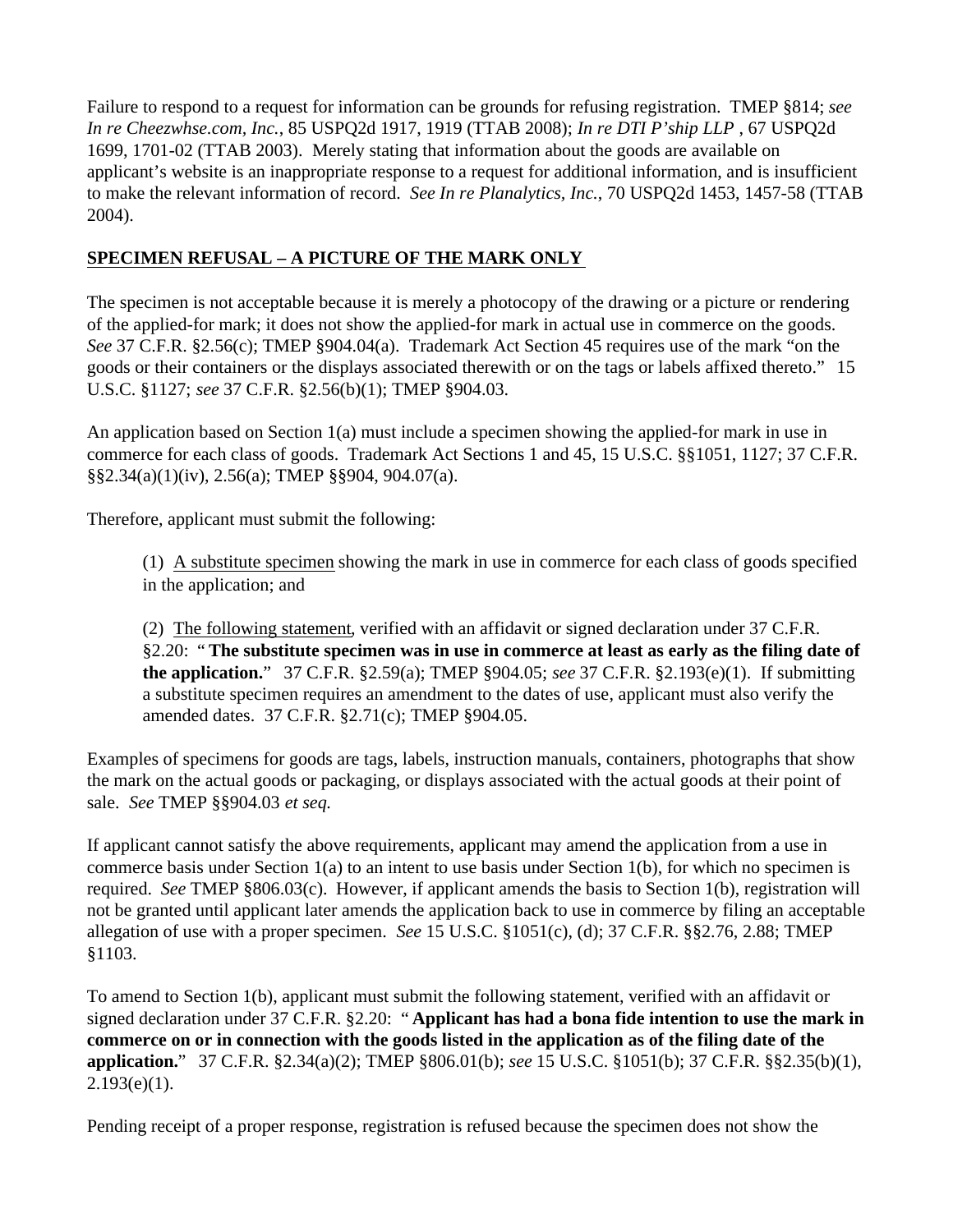applied-for mark in use in commerce as a trademark. Trademark Act Sections 1 and 45, 15 U.S.C. §§1051, 1127; 37 C.F.R. §§2.34(a)(1)(iv), 2.56(a); TMEP §§904, 904.07(a).

### **DECLARATION FOR A SUBSTITUTE SPECIMEN**

To submit a verified substitute specimen online via the Trademark Electronic Application System (TEAS), applicant should do the following: (1) answer "yes" to the TEAS response form wizard question to "submit a new or substitute specimen;" (2) attach a jpg or pdf file of the substitute specimen; (3) select the statement that "The substitute specimen(s) was in use in commerce at least as early as the filing date of the application."; and (4) sign personally or enter personally his/her electronic signature, name in printed or typed form, and date after the declaration at the end of the TEAS response form. *See* 37 C.F.R. §§2.59(a), 2.193(a), (c)-(d), (e)(1); TMEP §§611.01(c), 804.01(b). Please note that these steps appear on different pages of the TEAS response form.

If applicant experiences difficulty in submitting the required substitute specimen, supporting statement and/or declaration, please e-mail mailto:TEAS@uspto.gov for technical assistance regarding the TEAS response form.

### **PRO SE RESPONSE GUIDELINES**

For this application to proceed toward registration, applicant must explicitly address each refusal and/or requirement raised in this Office action. If the action includes a refusal, applicant may provide arguments and/or evidence as to why the refusal should be withdrawn and the mark should register. Applicant may also have other options for responding to a refusal and should consider such options carefully. To respond to requirements and certain refusal response options, applicant should set forth in writing the required changes or statements.

If applicant does not respond to this Office action within six months of the issue/mailing date, or responds by expressly abandoning the application, the application process will end, the trademark will fail to register, and the application fee will not be refunded. *See* 15 U.S.C. §1062(b); 37 C.F.R. §§2.65(a), 2.68(a), 2.209(a); TMEP §§405.04, 718.01, 718.02. Where the application has been abandoned for failure to respond to an Office action, applicant's only option would be to file a timely petition to revive the application, which, if granted, would allow the application to return to live status. *See* 37 C.F.R. §2.66; TMEP §1714. There is a \$100 fee for such petitions. *See* 37 C.F.R. §§2.6, 2.66(b)(1).

### **TELEPHONE OR EMAIL FOR CLARIFICATION**

If applicant has questions regarding this Office action, please telephone or e-mail the assigned trademark examining attorney. All relevant e-mail communications will be placed in the official application record; however, an e-mail communication will not be accepted as a response to this Office action and will not extend the deadline for filing a proper response. *See* 37 C.F.R. §2.191; TMEP §§304.01-.02, 709.04-.05. Further, although the trademark examining attorney may provide additional explanation pertaining to the refusal(s) and/or requirement(s) in this Office action, the trademark examining attorney may not provide legal advice or statements about applicant's rights. *See* TMEP §§705.02, 709.06.

### **APPLICANT MAY WISH TO SEEK TRADEMARK COUNSEL**

Because of the legal technicalities involved in this application, applicant may wish to hire an attorney s pecializing in trademark or intellectual property law. For attorney referral information, applicant may